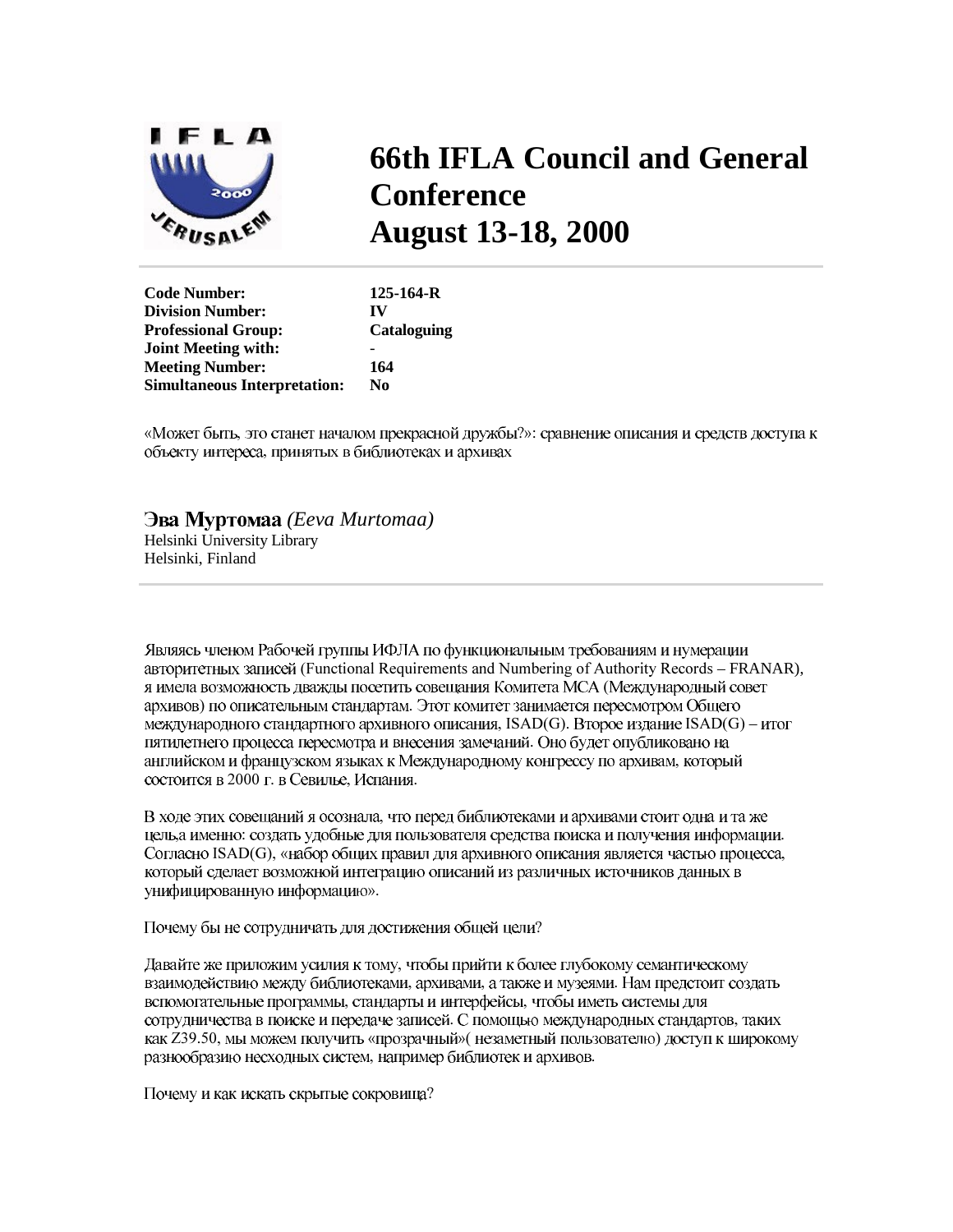Представим, что пользователь, который ищет рождественские иллюстрации, обнаружит в библиотечном каталоге следующую запись:

The Christmas birthday story/ by Margaret Laurence; pictures by Helen Lucas. – New York: Knopf, c 1980. – [32]p.: col., ill; 22x28 cm.

Я уверена, что он или она будут очень довольны, когда увидят, что оригинальные иллюстрации и лополнительная информация об иллюстрациях к рождественской повести нахолятся в архиве Йоркского университета в Канаде. В архивной базе данных материал, относящийся ко всем записям, дан на уровне коллекции (fonds): Helen Lucas fonds. Информация на уровне серии содержит данные о производстве The Christmas Birthday Story, и, наконец, уровень единицы описания относится к самой повести The Christmas Birthday Story.

Точно так же пользователь, интересующийся изданием North Polar Exploration Stories Роберта Э. Пирси (Robert E. Pearcy), будет рад узнать, что коллекция "The Robert E. Pearcy Family Collection" в Национальном архиве США содержит 32 линейных фута (около 10 м) фотографий, карт, чертежей и текстовых документов.

Итак, вопрос состоит в следующем: как пользователь может получить одновременный доступ ко всем видам материалов независимо от их местонахождения? Можем ли мы выработать общее - «на уровне ядра» - описание, содержащее необходимые области и элементы, с помощью которого пользователь сумел бы найти, идентифицировать, выбрать и получить релевантный документ?

Средства описания и концептуального моделирования данных: Общее международное стандартное архивное описание, ISAD(G) Общее международное стандартное библиографическое описание, ISBD(G) Исследование ИФЛА "Функциональные требования к библиографическим записям, FRBR.

Для создания описания "на уровне ядра" я провела сравнение между некоторыми действующими стандартами и проанализировала существующие "переходы" (crosswalks) между архивными и библиотечными стандартами. (См. Приложение.) И в этом смысле исследование ИФЛА «Функциональные требования к библиографическим записям» (далее -FRBR) трудно превзойти, поскольку оно содержит много принципов, общих с ISAD(G).

Все три упомянутых выше документа основаны на принятых теоретических принципах. Они представляют концептуальную модель данных, или схему, для пересмотра различных положений и стандартов, касающихся записи данных. Схемы построены так, чтобы учесть все виды использования и все нужды пользователей. Модели также предназначены для широкого применения независимо от объема, формы и носителя единицы описания. Согласно ISAD(G) и ISBD(G) модель для описания должны быть независимой от любого из национальных или существующих стандартов. Напротив, они предназначаются для использования в качестве основы при разработке национальных правил описательной каталогизации и для упрощения взаимоиспользования библиографических описаний, поступающих из различных источников, либо в единой информационной системе, либо в условиях кооперированной каталогизации.

Цель отчета ИФЛА по FRBR - рекомендовать основной уровень функциональности для записей, созданных для национального или международного обмена библиографической информацией. Той же цели служат и рекомендации по определению основных элементов для международного обмена описательной информацией, представленные в ISAD(G). Кроме того, в этих стандартах могут быть учтены самые разнообразные случаи использования данных в записях, например при оформлении заказов на комплектование, как поисковые средства и т.п.

Концептуальные модели, описываемые в FRBR и ISAD(G)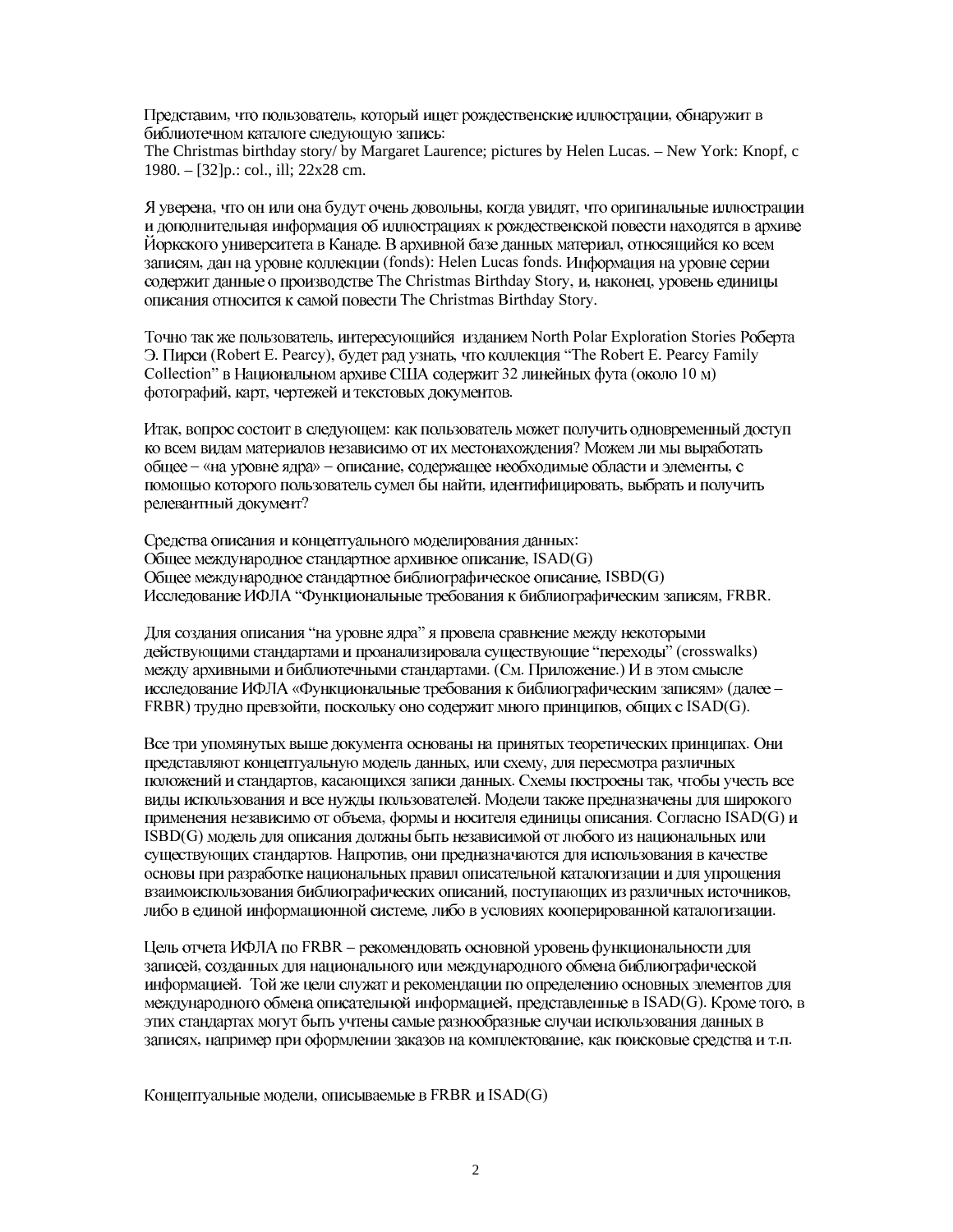Эти документы позволяют обеспечить интеллектуальный и физический контроль над объектами описания. ISAD(G) включает также элементы, позволяющие контролировать само описание (например, Примечания архивиста, Правила или положения, Даты описания).

FRBR содержит схему, которая идентифицирует и четко определяет сущности/объекты описания (представляет ключевые объекты интереса пользователям библиографических данных), атрибуты/признаки каждой сущности/объекта и типы связей, которые действуют между сущностями/объектами.

Установлены три группы сущностей/объектов. Первая группа включает произведения (интеллектуальные или художественные создания), воплощения (реализация произведения), проявления (физическая форма реализации произведения) и экземпляры (отдельные образцы проявления). Вторая группа включает лица и коллективы, ответственные за интеллектуальное создание или за физическую реализацию, выпуск, распространение описываемых объектов или имеющие на них права. Третья группа включает концепции, события, места как предметы произведений. При сравнении описаний принимается во внимание первая группа сущностей/объектов.

#### Уровни и связи

Когда сущности/объекты изолированы, FRBR идентифицирует признаки или атрибуты, ассоциируемые с каждым объектом, и связи между объектами. Имеются различные типы связей (например, целое/часть, сопровождающие, предшествующие/ последующие, обобщающие, преобразования), выраженные в различных элементах описания. Связи помогают пользователю ориентироваться в библиографическом множестве. Они «увязывают» объекты с нуждами пользователей библиографических записей. Они также дают пользователю средства для формулирования поискового запроса и поясняют типы связей при идентификации и смежного расположения тесно связанных объектов.

Связи играют важную роль в описании архивных материалов. Архивное описание идет от общего к специфическим признакам. Цель: представить контекст и иерархическую структуру коллекций (fonds)и частей. Коллекции (fonds) образуют самый широкий уровень описания. Если требуются описания частей, то они могут быть описаны отдельно. Части образуют последующие, более поздние уровни, описание которых часто может иметь значение только в контексте описания полного собрания. Описание связей между этими частями очень важно. Могут быть следующие уровни описания: уровень коллекции, уровень серии, уровень файла и/или уровень физической единицы описания. Кроме того, возможны промежуточные уровни.

Уровни и функции «переходов» (crosswalks)

Сравнение элементов описания ISAD(G) и ISBD(G): ISAD(G) состоит из 7 областей и 26 элементов для описания архивного объекта. ISBD(G) состоит из 8 областей и 33 элементов для описания.

Я сконцентрировалась на элементах, которые считаются обязательными для международного обмена информацией в формате ISAD(G). Полное сравнение приводится в Приложении.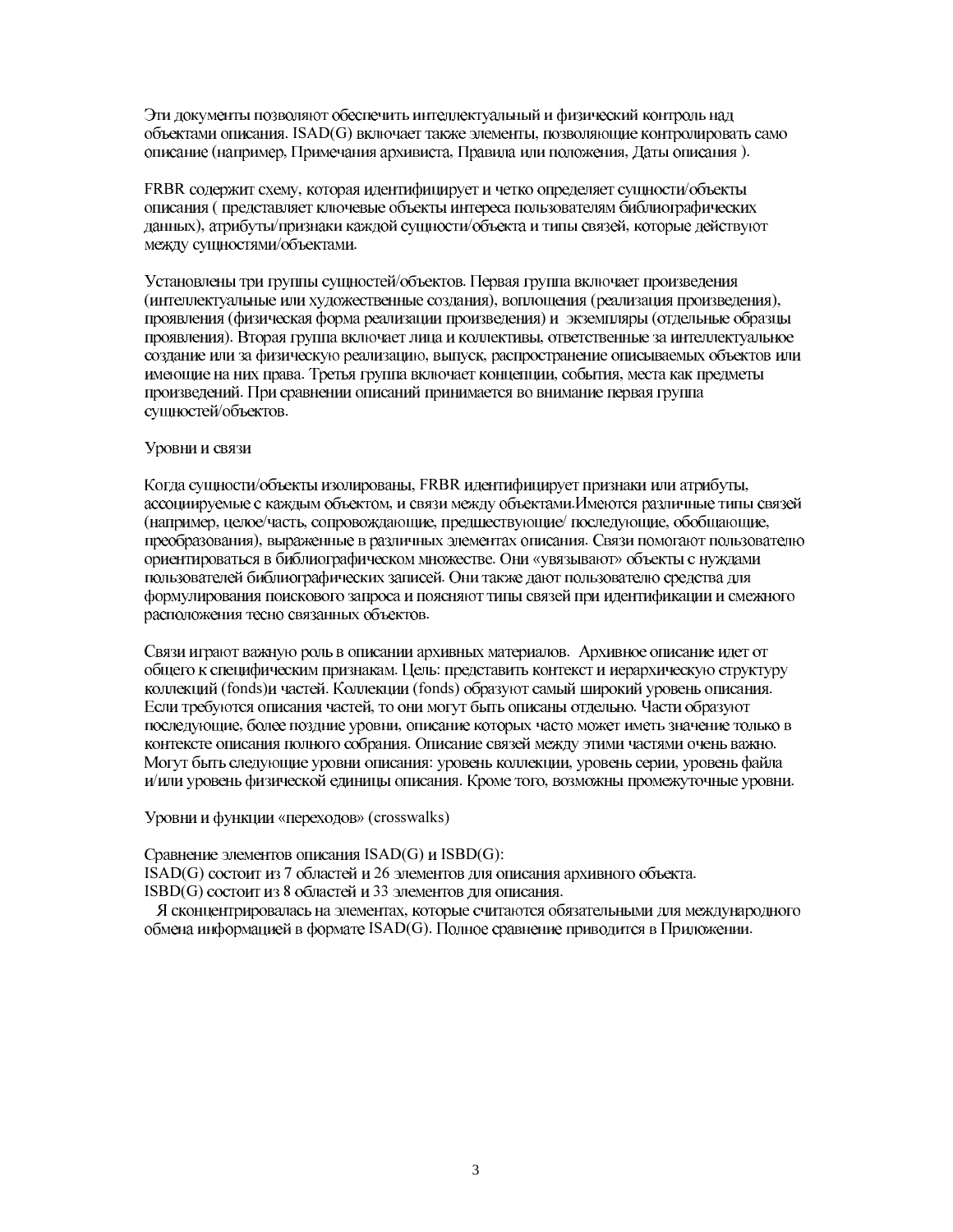#### $ISAD(G)$

Область идентифицирующих сведений 3.1.1. Код(ы) ссылок -код страны -код хранилища -специальный местный код ссылки, контрольный номер или уникальный идентификатор

3.1.2. Заглавие

сведений об ответственности -Основное заглавие -общее обозначение материла -сведения об ответственности

3.1.3. Дата(ы)

-дата(ы), когда записи накапливались после завершения деловых операций или проектов -дата(ы), когда были созданы документы -дата(ы) копий, изданий, вариантов, приложений, оригиналов и т.п.

#### 3.1.4. Уровень описания

-коллекция, подколлекция, серия, подсерия, файл, экземпляр

## 3.1.5. Объем и носитель

единицы описания -физический или логический объем

-носитель единицы описания

характеристики -специфическое обозначение материала и объема единицы -другие количественные данные -размеры единицы

3.2.1. Имя создателя(ей)

--- связь с авторитетными записями

8. Стандартный номер или или альтернатива и условия получения.

1. Заглавие и область

4.4. Дата публикации, распространения и 4.7. Дата производства

#### Эквивалента нет

3. Область специфических сведений о материале и типе публикации

5. Область количественной

1.5. Сведения об ответственности 4.2. Издатель или издающая организация

#### $ISBN(G)$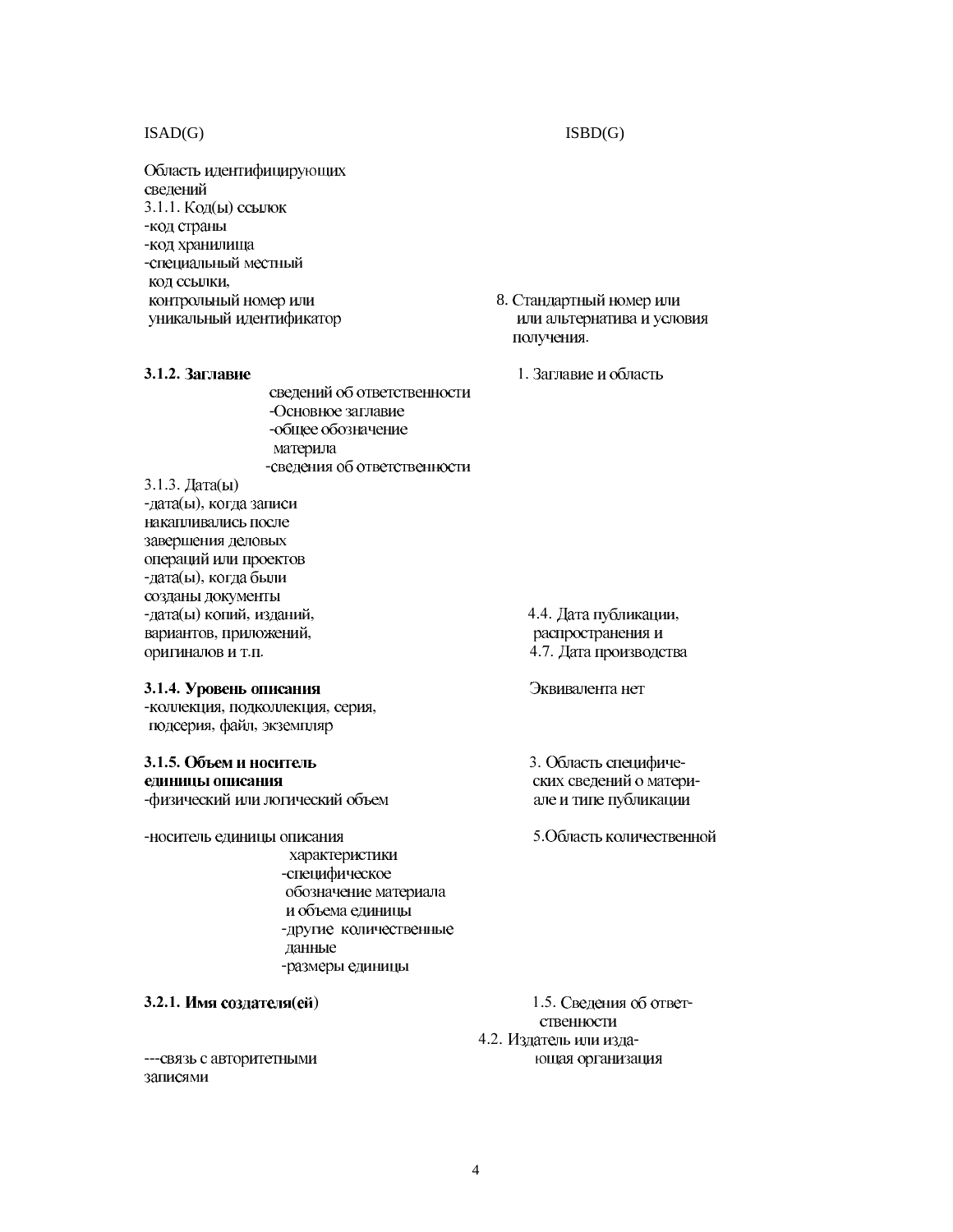Все другие элементы данных, приводимые в ISAD(G), могут быть описаны в различных Примечаниях к ISBD(G). (Кстати сказать, все эти обязательные элементы данных были самыми «популярными» в примерах, даваемых в Приложении В стандарта ISAD(G). Помимо Объема и содержания, во многих примерах присутствовали сведения Имя создателя и Административная/биографическая история.)

Упомянутые выше обязательные элементы чрезвычайно важны, согласно рекомендациям FRBR, на основном уровне функциональности. Эти элементы соотнесены со следующими общими задачами пользователей:

-найти материал, который соответствует поисковому критерию, сформулированному пользователем;

-идентифицировать сущность/объект;

-выбрать объект, соответствующий нуждам пользователя;

-получить доступ к описанному объекту.

Однако я бы хотела в этой связи подчеркнуть важность функции сохранности для архивируемого материала. Согласно ISAD(G)назначением архивного описания является "идентификация и раскрытие контекста и содержания архивного документа в целях обеспечения его доступности".

Я проанализировала элементы ISAD(G) по критерию их соответствия общим задачам пользователя, определенным в FRBR. Мне представляется, что сущность, определяемая как Произведение (конкретное интеллектуальное или художественное творение), соответствует сущности, определяемой как Коллекция (Fonds): единое целое документов, независимо от формы или носителя, систематически создаваемое и/или собираемое и используемое конкретным лицом, семьей или коллективом в процессе деятельности и функций данного создателя.

Обязательные элементы ISAD(G): Код(ы) ссылок, Заглавие, Создатель, Дата(ы), Объем единицы описания, Уровень описания. Эти элементы выполняют функции: идентифицировать, найти и выбрать. Кроме того, элемент Объем и содержание важен для целей комплектования. Есть также несколько дополнительных элементов, которые важны для приобретения или получения доступа и частично - для отбора. К этим элементам относятся следующие: Непосредственный источник приобретения и передачи, Количественная характеристика и технические требования, Область условий доступа и использования, Условия, определяющие доступ и репродуцирование, Вспомогательные поисковые средства, Наличие и местонахождение оригиналов. Наличие и местонахождение копий.

Некоторые элементы отражают различные типы связей, например: Уровень описания, Сопроводительные единицы описания, Примечания об издании (напр., "на основе..."), Наличие и местонахождение оригинала, Наличие местных копий, Прирост, пополнение (Accruals), Происхождение.

#### Выводы

Проведенное сравнение показывает, что архивные и библиографические записи имеют много общих элементов. Однако некоторые архивные элементы выполняют более широкие функции, чем их библиографические эквиваленты. Независимо от уровня описания объекта/сущности уже существуют совпадающие элементы-«двойники». В других случаях эквивалентность лишь частичная. Уровень описания отражает место данной единицы описания в иерархической структуре коллекции.

Что касается практики каталогизации, то здесь могут встретиться некоторые трудности: один и тот же тип материала может описываться по-разному; одни и те же элементы могут иметь различное значение или функции в библиотеках и архивах.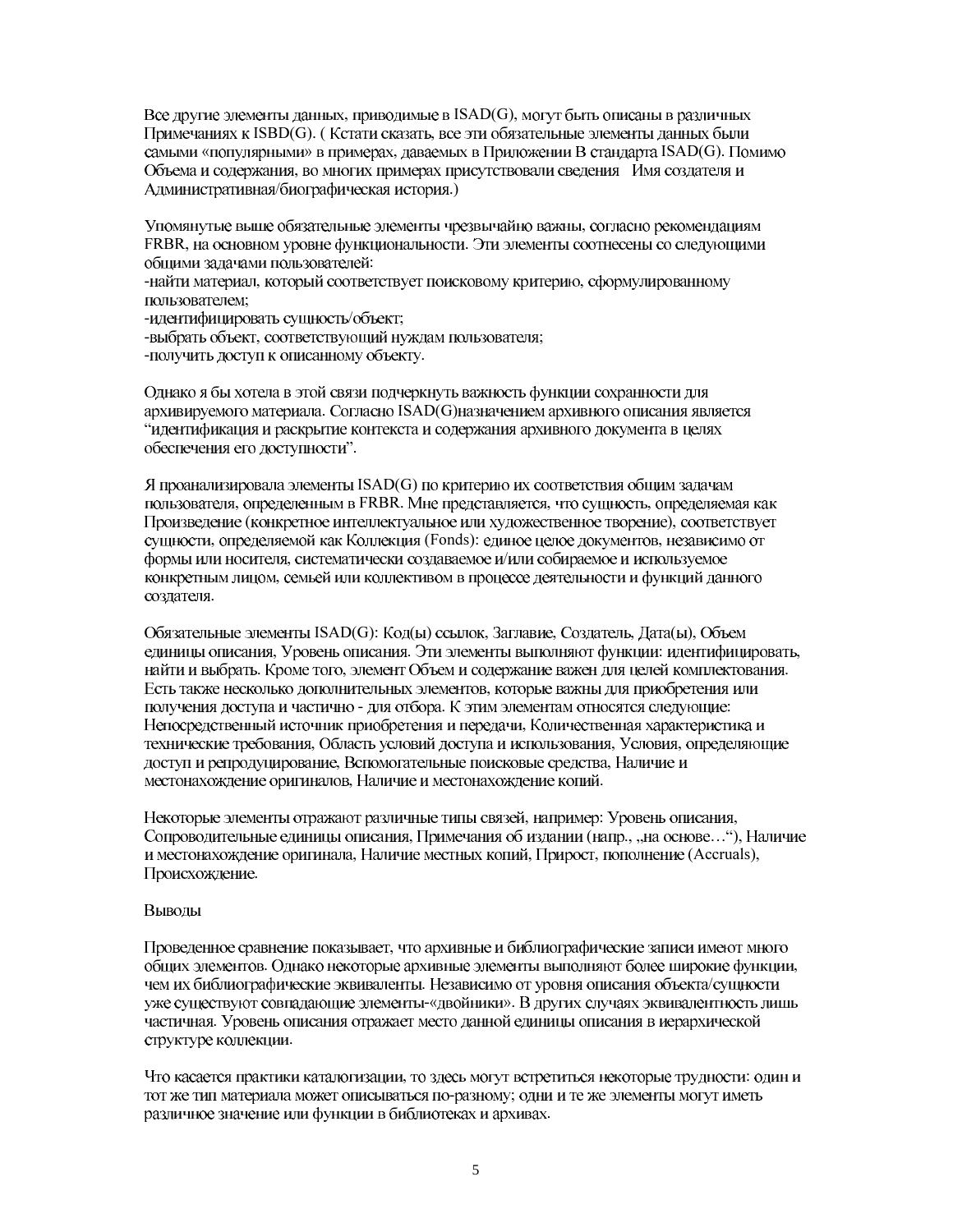Чтобы лостичь семантического ввзаимолействия, следует сравнить термины и определения и гармонизировать те термины, которые используются «как общее и специфическое обозначение материала».

Каталогизация как динамический процесс

Каталогизация архивных материалов - это непрерывный динамический процесс. Описание может начаться еще до создания документа и может продолжаться в течение всей «жизни» произведения. Этот динамический процесс будет все более и более реальным в библиографической среде, когда описание (метаданные), созданное автором или издателем, передается или преобразуется в системы других участвующих в этом процессе сторон. Иными словами, идея каталогизации как динамического процесса в целях получения одновременного доступа к информации представляется подходящей моделью для сотрудничества в данной области.

Каталогизация на уровне коллекции

Предполагается, что правила ISAD(G), используемые для описания архивной коллекции(fonds) и частей, применимы и для описания библиотечной коллекции. Мне кажется, что это предположение стоит проверить и в электронной среде.

Сотрудничество в области авторитетных данных

Анализируя взаимоиспользование авторитетных данных библиотеками и архивами, мы сможем найти экономичный метод учета авторитетных данных. Уже установилось сотрудничество между ИФЛА и МСА в этом направлении. Члены комитета по описательным стандартам Международного совета архивов (International Council on Archives, Committee on Descriptive Standards - ICA/CDS) подготовили комментарии по отчету ИФЛА «Обязательные элементы данных для источников авторитетных записей, совместно используемых на международном уровне».

Цель этого исследования - изучить совместимость и возможность потенциального взаимодействия структур авторитетных данных ИФЛА и МСА. Ответ на вопрос, «смогут ли архивисты принять для своего использования модель ИФЛА для авторитетных данных», был «да», но с некоторыми оговорками. Анализ показал, что «11 областей в обоих стандартах совпадают полностью или почти», но для полного взаимодействия необходимо сблизить некоторые элементы. Так, например, авторы комментариев упустили сведения о происхождении.

Сотрудничество продолжится с Рабочей группой ИФЛА по функциональным требованиям и нумерации авторитетных записей (Working Group on Functional Requirements and Numbering of Authority Records - FRANAR), созданной в 1999 г.

Модель, предложенная для FRANAR Барбарой Тиллетт, касается разнообразных связей между контролируемыми формами имен и между этими контролируемыми именами и библиографическими единицами, и эти связи также имеет смысл проанализировать с точки зрения архивиста.

Сотрудничество в области предметных рубрик будет способствовать значительному повышению качества индексирования.

Так «может ли это стать началом прекрасной дружбы»? Мой ответ - да!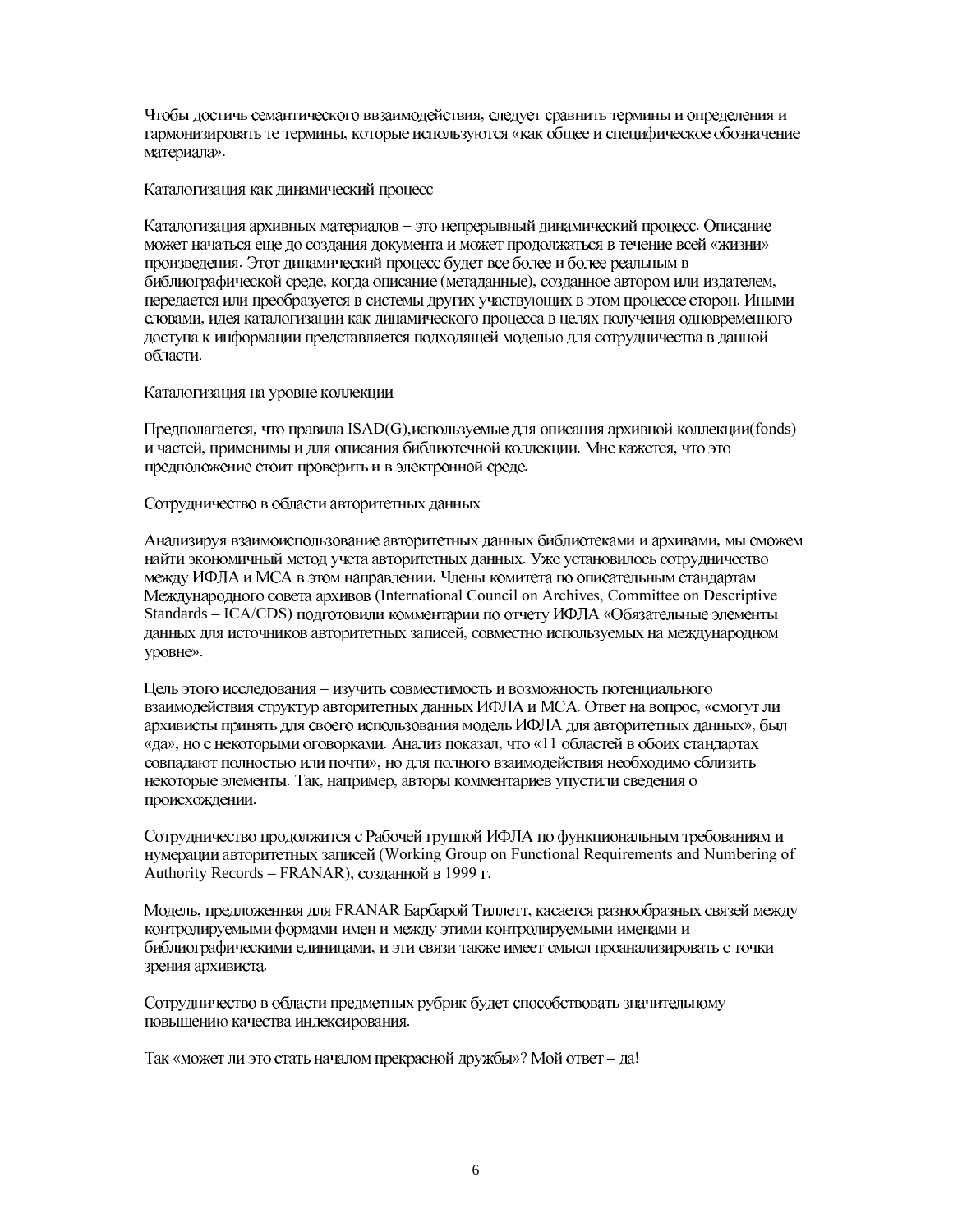#### Ссылки

ISAD(G): General International Standard Archival Description: adopted by the Committee on Descriptive Standards, Stockholm, Sweden,  $19-22$  Sept. 1999. –  $2<sup>nd</sup>$  ed. – Ottawa, 2000.

ISBD(G): General International Standard Bibliographic Description: annotated text/ prepared by IFLA Committee on Cataloguing, International Federation of Library Associations and Institutions. – Rev. Ed. – Munchen: Saur, 1992. – (UBCIM publications; N.S., Vol. 6) ISBN 3-598-11084-7

Society of American Archivists. Encoded Archival Description Working Group. Encoded Archival Description application guidelines: version 1.0/ prepared by EAD Working Group of the Society of American Archivists. - 308 p. ISBN 0-931828-42-2

#### Резюме

Описываются возможности сотрудничества библиотек и архивов по разработке описательных и авторитетных стандартов и структур в целях совершенствования средств одновременного доступа к информации, которой располагают эти учреждения. Анализируются главные кконцепции и функциональность элементов Общего международного стандартного архивного описания, ISAD(G), и Общего международного стандартного библиографического описания, ISBD(G), в рамках функциональной модели, FRBR, разработанной ИФЛА.

ПРИЛОЖЕНИЕ: «ПЕРЕХОДЫ» (CROSSWALKS)

 $ISBN(G)$  $ISAD(G)$ 

Область идентифицирующих сведений Назначение: уникальная идентификация единицы описания и обеспечение ссылки к описанию, которое ее представляет

3.1.1. Код(ы) ссылок -код страны -код хранилища -специальный местный код ссылки, контрольный номер или уникальный идентификатор

3.1.2. Заглавие

8. Стандартный номер или альтернатива и условия приобретения/получения

1. Область заглавия и сведений об ответственности -Основное заглавие -общее обозначение материала -сведения об ответственности

 $3.1.3. \text{ Дата}(\text{bl})$ -дата(ы), когда поступили документы о деловой операции или о состоянии дел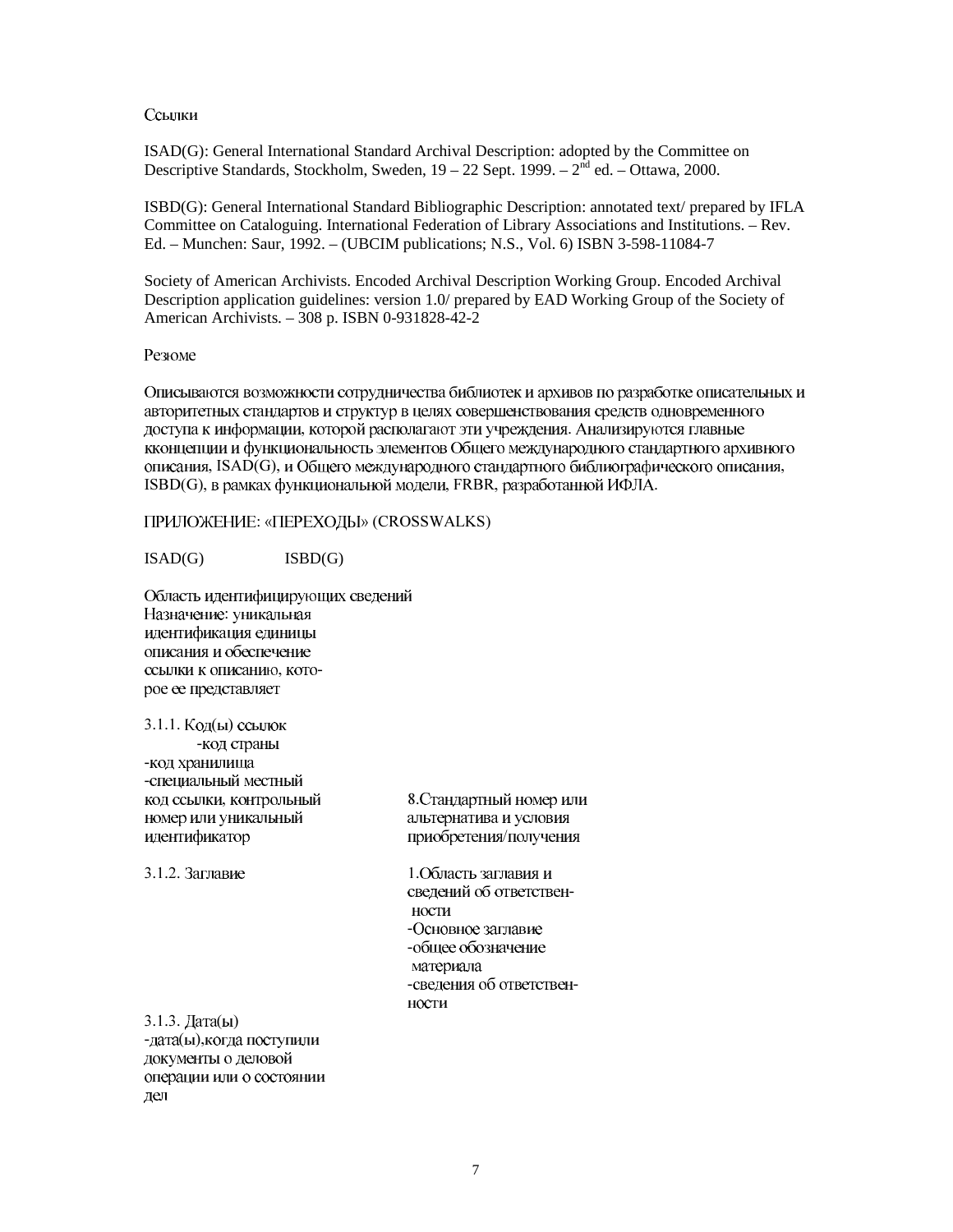-лата(ы), когда были 4.4. Дата публикации, распространения созданы документы 4.7. Дата производства -даты копий, переизданий, вариантов, приложений, оригиналов и.т.п. 3.1.4. Уровень описания эквивалента нет -коллекция(fonds), подколлекция, серия, подсерия, файл, экземпляр 3.1.5. Объем и носитель 3. Область специфических сведений о материале и елиницы описания -физический и логический типе публикации 5. Область количественной объем -носитель единицы описания характеристики особое обозначение материала и объема -другие количественные детали -размеры

Область контекста -информация о происхождении и хранении единицы описания

3.2.1. Имя создателя(ей)

1.5. Сведения об ответственности 4.2. Имя издателя

--- связь с авторитетными записями 3.2.2. Административная/ биографическая история 3.2.3. Архивная история 3.2.4. Прямой источник поступления или передачи

7. Область примечаний

Область содержания и структуры -информация о предмете и расположении(классификации) 3.3.1. Объем и содержание 3.3.2. Оценка, информация о сроках уничтожения 3.3.3. Пополнение, прирост 3.3.4. Система расположения (классификации)

Область условий доступа и Использования

-информация о доступности единицы описания 3.4.1. Условия, регулирующие доступ 3.4.2. Условия, регулирующие репродуцирование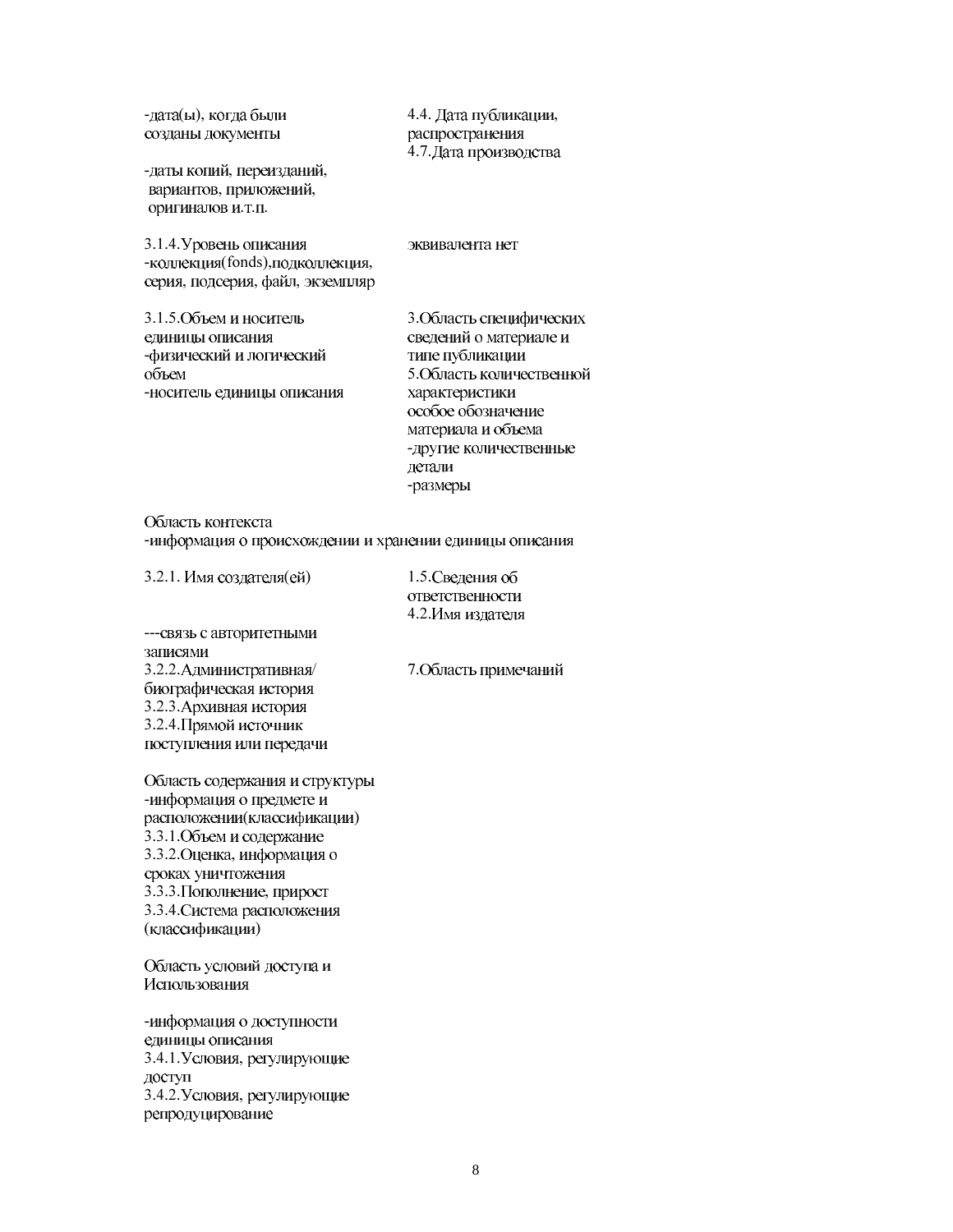3.4.3. Язык/графика материала 3.4.4. Количественная характеристика и технические условия

Примеч.: обязательно для электронных ресурсов"

3.4.5. Поисковые средства

Область сопроводительного материала

3.5.1. Наличие и местонахождение оригиналов 3.5.3. Взаимосвязанные единицы описания 3.5.4. Примечания об издании

Область примечаний -специфические сведения и сведения, которые не могут быть отражены в других областях

3.6.1. Примечание

Область контроля описания -сведения о том, как, когда и кем подготовлено архивное описание

3.7.1. Примечание архивиста 3.7.2. Правила и положения 3.7.3. Дата(ы) описания

Важно для электронных ресурсов удаленного доступа

В соответствии с правилами ISAD(G) следующие элементы считаются обязательными для международного обмена описательной информацией:

- код ссылки
- заглавие
- создатель
- даты
- объем единицы описания

- уровень описания

Приводимые ниже «переходы» («crosswalks") основаны на Приложении В «Руководства по кодированию архивного описания» (Encoded Archival Description Guidelines - EAD):

#### $ISAD(G)$

**EAD** 

| 3.1.1. Код(ы) ссылок          | $\langle$ unitid $\rangle$                   |
|-------------------------------|----------------------------------------------|
| - код страны                  | countrycode                                  |
| - код хранилища               | repositorecode                               |
| - специальный местный код     |                                              |
| ссылок, контрольный номер или |                                              |
| уникальный идентификатор      | attributes                                   |
| $3.1.2.3$ аглавие             | $\langle$ unittitle $\rangle$                |
| $3.1.3$ . Дата(ы)             | <unitdate></unitdate>                        |
| 3.1.4. Уровень описания       | $\langle$ archdesc $>$ $\langle$ c $>$ level |

attribute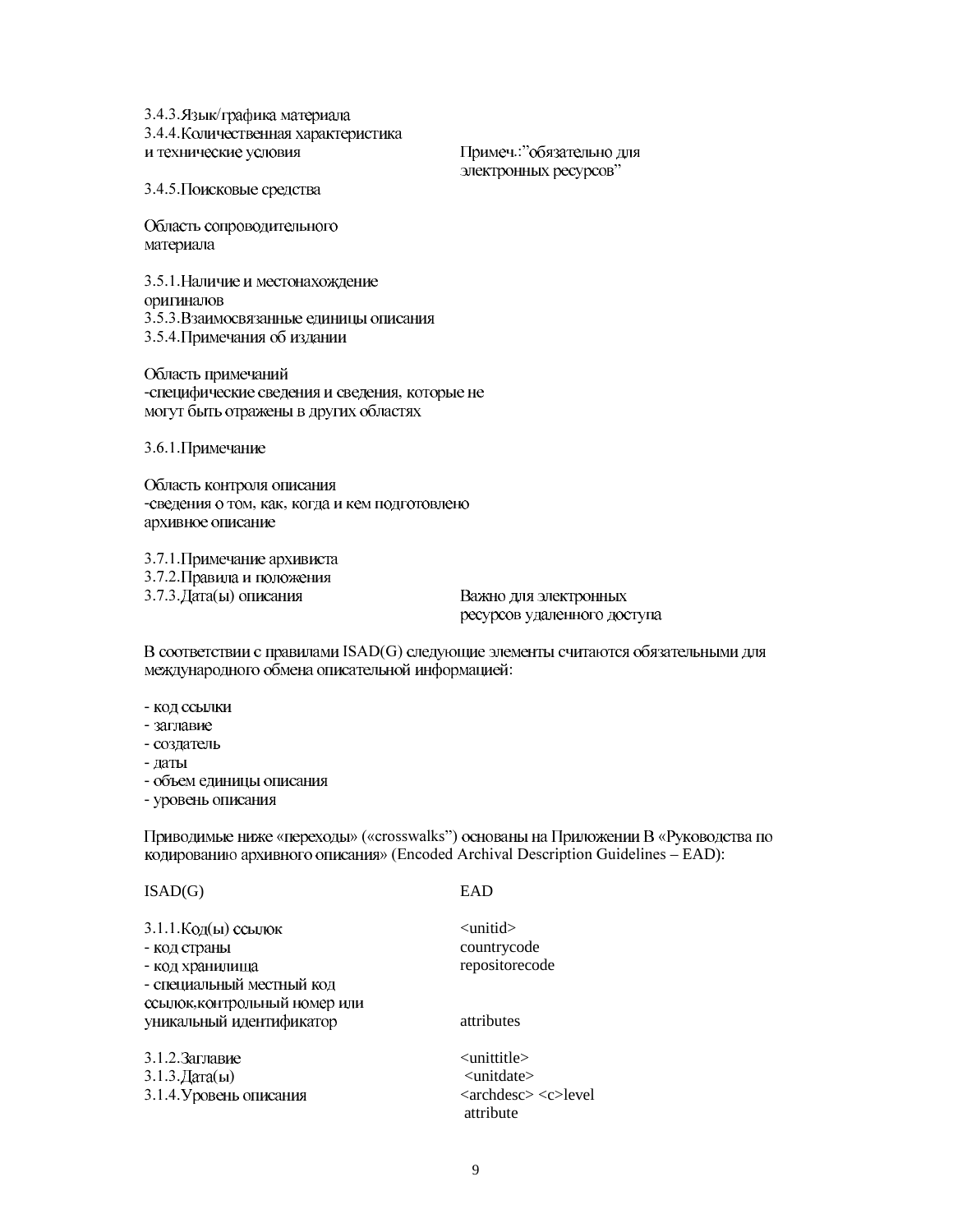| 3.1.5. Объем и носитель           | <physdesc>, <extent></extent></physdesc>         |
|-----------------------------------|--------------------------------------------------|
| единицы описания                  |                                                  |
| 3.2.1. Имя создателя (ей)         | <origination></origination>                      |
| 3.2.2. Административная/          |                                                  |
| биографическая история            |                                                  |
| 3.2.3. Архивная история           | <custodhist></custodhist>                        |
| 3.2.4. Непосредственный источник  | <acqinfo></acqinfo>                              |
| приобретения или передачи         |                                                  |
| 3.3.1. Объем и содержание         | <scopecontent></scopecontent>                    |
| 3.3.2. Оценка, сроки уничтожения  | <appraisal></appraisal>                          |
| 3.3.3. Прирост, пополнение        | <accruals></accruals>                            |
| 3.3.4. Система расположения       | <arrangements></arrangements>                    |
| 3.4.1. Условия, регулирующие      | <accessrestrict></accessrestrict>                |
| доступ                            | <archdesc>legalstatus</archdesc>                 |
|                                   | attrib.                                          |
| 3.4.2. Условия, регулирующие      | <userestrict></userestrict>                      |
| репродуцирование                  |                                                  |
| 3.4.3. Язык/графика материала     | <archdesc>langmaterial</archdesc>                |
| attribute                         |                                                  |
| 3.4.4. Количественная характе-    | <physdesc></physdesc>                            |
| ристика и технические             | <physfacet></physfacet>                          |
| требования                        |                                                  |
| 3.4.5. Поисковые средства         | <otherfindaid></otherfindaid>                    |
| 3.5.1. Наличие и местонахождение  |                                                  |
| оригиналов                        |                                                  |
| 3.5.2. Наличие и местонахождение  | <altformavail></altformavail>                    |
| копий                             |                                                  |
| 3.5.3. Связанные единицы описания | <relatedmaterial></relatedmaterial>              |
| 3.5.4. Примечания об издании      | <br>bibliography>                                |
| 3.6.1. Примечания                 |                                                  |
| 3.7.1. Примечание архивиста       |                                                  |
| 3.7.2. Правила, положения         |                                                  |
| 3.7.3. Дата(ы) описания           |                                                  |
|                                   |                                                  |
| ISAD(G) USMARC                    | <b>EAD</b>                                       |
|                                   |                                                  |
| 3.4.3. 041 Язык                   | <archdesc>LANGMATERIAL</archdesc>                |
| 3.2.1. 100 Основное описание-     | <origination></origination>                      |
| имя лица                          | <persname></persname>                            |
|                                   | <origination><famname></famname></origination>   |
| 110 Основное описание-            |                                                  |
| наименование коллек-              |                                                  |
| тива                              | <origination><corpname></corpname></origination> |
| 111 Основное описание-            | <origination></origination>                      |
| наименование совещания            | <corpname></corpname>                            |
| 3.1.2. 130 Основное описание-     | <unittitle></unittitle>                          |
| унифицированное заглавие          |                                                  |
| 240 Унифицированное               | <controlaccess></controlaccess>                  |
| заглавие                          | <title></title>                                  |
| 3.1.2. 245 Сведения о заглавии    | <unittitle></unittitle>                          |
| 3.1.5. 300 Количественная         | <physdesc></physdesc>                            |
| характеристика                    | <extent></extent>                                |
|                                   | <physfacet></physfacet>                          |
|                                   |                                                  |

3.1.5. 340 Носитель <physdesc>

10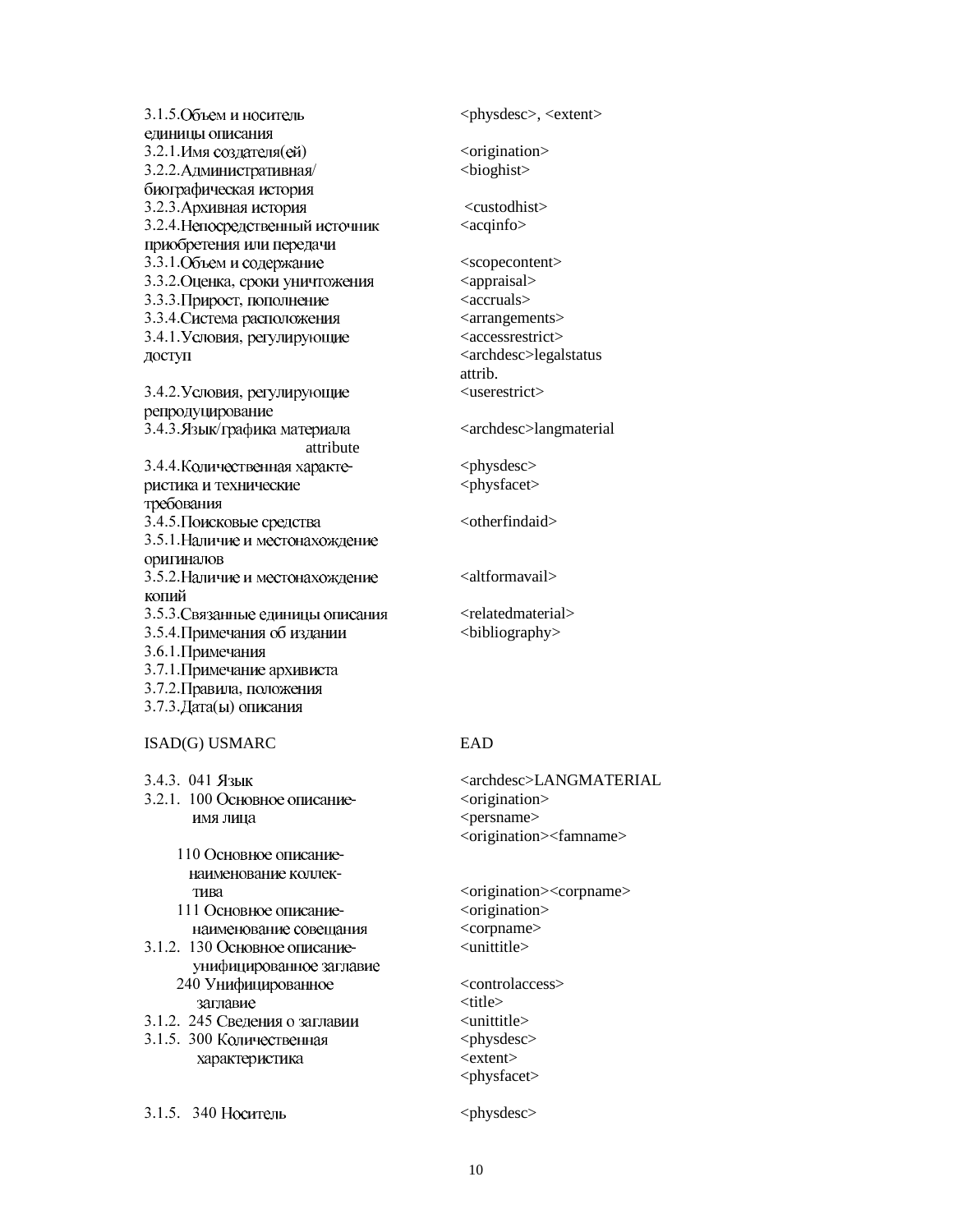| 3.4.1. 351 Организация и<br>3.3.4. расположение | <physfacet><br/><dimensions><br/><organization><br/><arrangement><br/><archdesc>LEVELattribute</archdesc></arrangement></organization></dimensions></physfacet> |
|-------------------------------------------------|-----------------------------------------------------------------------------------------------------------------------------------------------------------------|
| (3.4.2., 500 Общее                              |                                                                                                                                                                 |
| 3.4.3.) примечание                              | $<$ odd $>$                                                                                                                                                     |
| 3.4.1. 506 Примечание об                        |                                                                                                                                                                 |
| ограничении доступа                             | <accessrestrict></accessrestrict>                                                                                                                               |
| 510 Отсылка/ссылка                              | <br>bibliography>                                                                                                                                               |
| 520 Резюме и.т.п.                               | <scopecontent><br/><abstract></abstract></scopecontent>                                                                                                         |
| 524 Предпочтительная                            |                                                                                                                                                                 |
| отсылка к описываемому                          |                                                                                                                                                                 |
| материалу                                       | <prefercite></prefercite>                                                                                                                                       |
| 3.5.2. 530 Наличие дополнительной               |                                                                                                                                                                 |
| физической формы<br>536 Сведения о              | <altformavail></altformavail>                                                                                                                                   |
| финансировании                                  | <sponsor></sponsor>                                                                                                                                             |
| 3.4.2. 540 Условия использования                |                                                                                                                                                                 |
| и копирования                                   | <userestrict></userestrict>                                                                                                                                     |
| 3.2.4. 541 Непосредственный                     |                                                                                                                                                                 |
| источник поступления                            | <acqinfo></acqinfo>                                                                                                                                             |
| 3.5.4. 544 Местонахождение других               |                                                                                                                                                                 |
| архивных материалов                             | <separatedmaterial></separatedmaterial>                                                                                                                         |
| 3.2.2. 545 Биографические или                   | <br><br>cologhist> <abstract></abstract>                                                                                                                        |
| исторические данные                             |                                                                                                                                                                 |
| 3.4.5. 555 Кумулятивный указатель/              |                                                                                                                                                                 |
| поисковые средства                              | finding aids                                                                                                                                                    |
| 3.2.3. 561 История владения и                   |                                                                                                                                                                 |
| хранения                                        | <custodhist></custodhist>                                                                                                                                       |
| 3.5.4. 581 Публикации об                        |                                                                                                                                                                 |
| описываемом материале<br>583 Фасет              | <br>bibliography>                                                                                                                                               |
| 3.3.3. 584 Пополнение и частота                 | <processinfo></processinfo>                                                                                                                                     |
|                                                 | $\langle \text{accruals} \rangle$                                                                                                                               |
| использования<br>600 Предмет-личное имя         | <controlaccess></controlaccess>                                                                                                                                 |
|                                                 | <persname role="subject"></persname>                                                                                                                            |
|                                                 | <controlaccess></controlaccess>                                                                                                                                 |
|                                                 | <famname role="subject"></famname>                                                                                                                              |
| 610 Предмет-наименование                        | <controlaccess></controlaccess>                                                                                                                                 |
| коллектива                                      | <corpname role="subject"></corpname>                                                                                                                            |
| 611 Предмет-совещание                           | <controlaccess></controlaccess>                                                                                                                                 |
|                                                 | <corpname role="subject"></corpname>                                                                                                                            |
| 630 Предмет-унифицированное                     | <controlaccess></controlaccess>                                                                                                                                 |
| заглавие                                        | <title role="subject"></title>                                                                                                                                  |
| 650 Предмет-тематическая                        | <controlaccess></controlaccess>                                                                                                                                 |
| рубрика                                         | <subject></subject>                                                                                                                                             |
| 651 Предмет-географическое                      | <controlaccess></controlaccess>                                                                                                                                 |
| наименование                                    | <geogname role="subject"></geogname>                                                                                                                            |
| 655 Жанр-форма                                  | <controlaccess></controlaccess>                                                                                                                                 |
|                                                 | <genreform></genreform>                                                                                                                                         |
| 656 Профессия                                   | <controlaccess></controlaccess>                                                                                                                                 |
|                                                 | <occupation></occupation>                                                                                                                                       |
| 657 Функция                                     | <controlaccess><function></function></controlaccess>                                                                                                            |